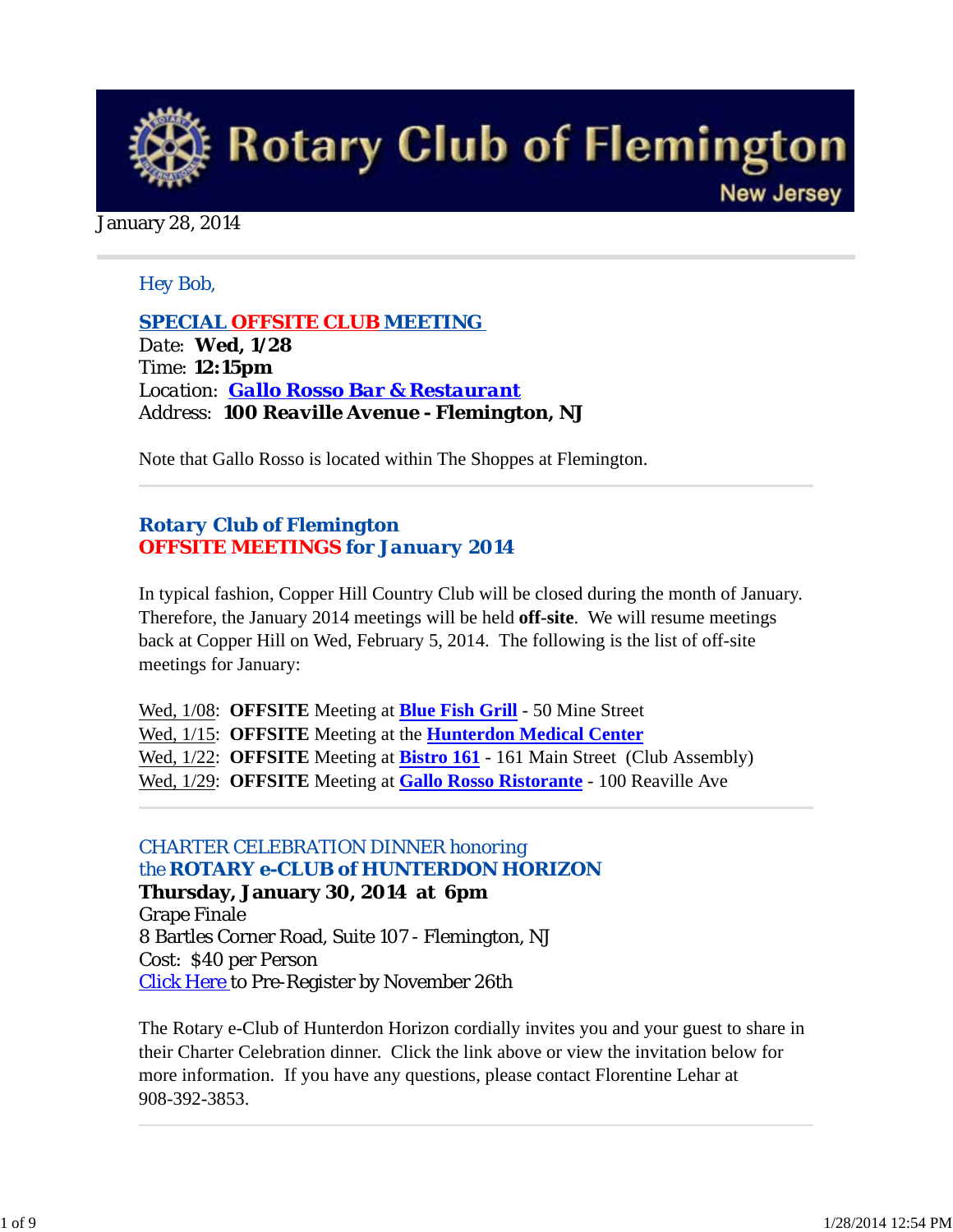

# *PRESIDENT'S MESSAGE*

## **From President Ira** Highlights from the January Board Meeting

President Ira wanted to pass along Best Wishes to all Rotarians and their families and to wish you a Happy & Healthy New Year! He also wanted to share the following exciting information:

- **Supporting the Flemington Boro**: Our club has pledged \$2000 towards bicycle racks.
- **Clean Water**: Our club will be participating in a Global Grant that will provide clean water and education to the people of Honduras.
- **Seeking New Members**: We are continuing our efforts towards recruiting new members. We will have a Rotary Club table at the upcoming Soup Cook-Off.
- **Exploring a New Event**: We are looking at a new event idea. A suggestion was to have a county wide writing competition for Elementary and Middle School students. Ira is looking for interested members to join a sub-committee with him to see if this can come to fruition.
- **Club Assembly**: Please bring your ideas and feedback to our next Club Assembly, which will occur at our January 22nd meeting at Bistro 61.



*7th Annual SOUP COOK-OFF*

The Rotary Clubs of Hunterdon **Monday, February 24, 2014 5:00 to 7:00pm** H.C.R.H.S. Commons 29 Junction Road - Flemington, NJ

Hundreds of soup lovers countywide will attend the event at the Hunterdon Central Regional High School Commons on Monday, February 24, 2014 from 5:00-7:00pm. Their **admission fee of \$10 and a food donation to the Food Pantry** entitles them to sample-size cups of any and all entered soups, plus the opportunity to vote for their favorite. At the end of the evening, two trophies will be awarded, one for PEOPLE'S CHOICE and one for JUDGE'S CHOICE and each champion will have the honor of displaying the coveted SOUPER BOWL TROPHIES in their restaurant for the year. An additional award will be presented for the BEST VISUAL PRESENTATION so be creative in your table presentation. **Click Here** for more information.

# **RESTAURANT ENTRY DEADLINE IS FEBRUARY 7, 2014**

A limit of 20 participating restaurants will be accepted on a first-come, first-served basis. One soup entry per restaurant. **CLICK HERE for the Restaurant Entry Form**.

# **YOUR PARTICIPATION HELPS FIGHT HUNGER IN HUNTERDON**!!!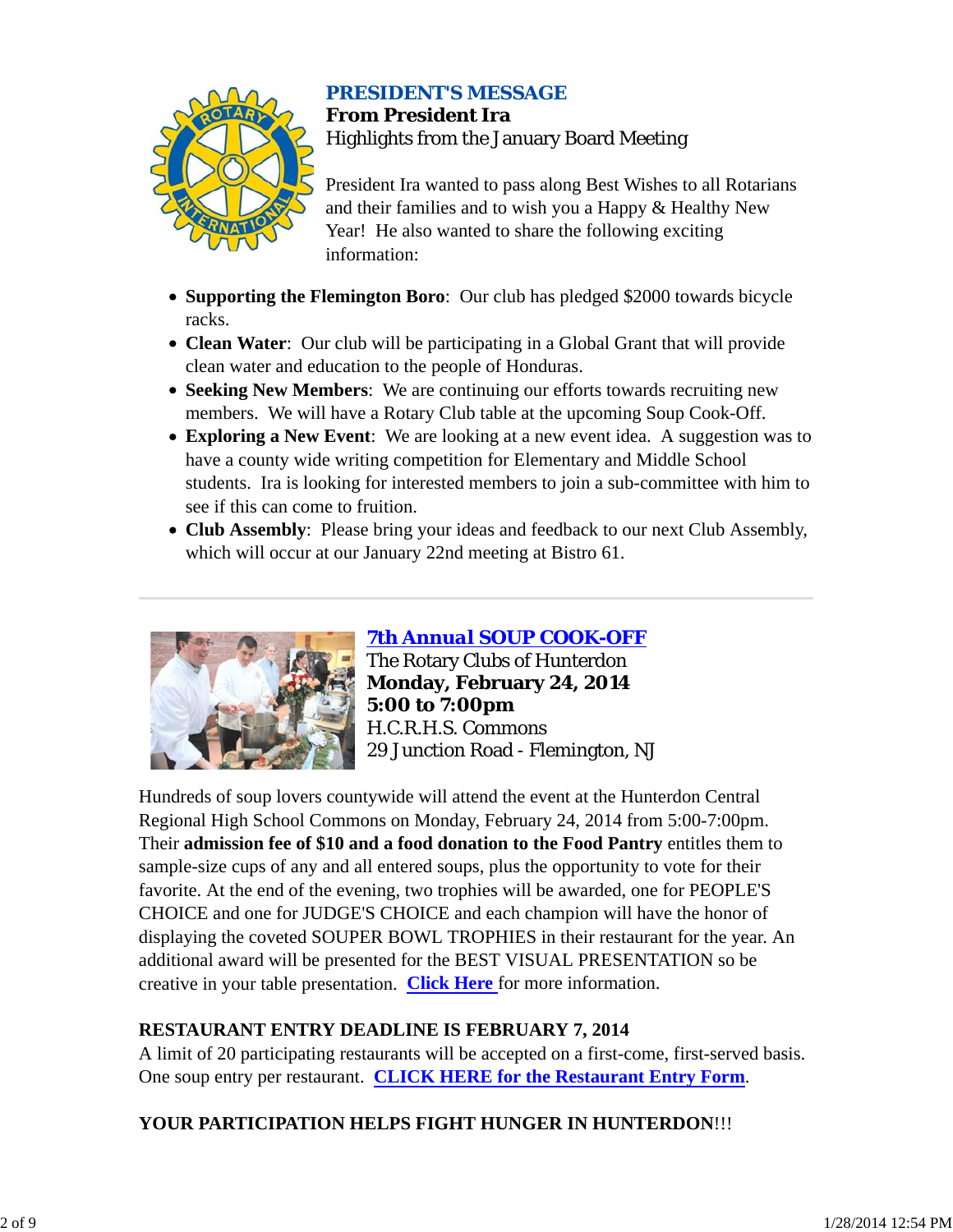The annual Hunterdon County Soup cook-off is a community-awareness project of the Rotary Clubs of Hunterdon County, dedicated to helping people in our community. All event proceeds will be donated to the Food Pantries of Hunterdon County.

Questions? Contact Event Chair, **Mick Schaible** with any questons or comments. He can be reached at **(609)460-4530** or by email at **Soup@FlemingtonRotaryNJ.org**.

# *Rotary BRIDGING THE GAP*

**Rotarians being Sought as Mentors!** February 4, 2014 (8-10am) - BTG February 25, 2014 (8-10am) - BTG March 25, 2014 - Job Fair May 13, 2014 - Awards Breakfast

**Click Here** for additional information.



*2014 Rotary District 7510 94th Annual DISTRICT CONFERENCE* **May 2 - 3, 2014 Hotel Somerset-Bridgewater** 100 Davidson Avenue - Somerset, NJ

This year's District Conference will be held right in our backyard at the Hotel Somerset-Bridgewater on Davidson Avenue in Somerset!! **CLICK HERE** to register or to obtain additional

information.

The Conference has been made more affordable this year by going to an a la carte registration approach. You can choose to attend select portions OR to attend the entire Conference. The fee to attend will be charged accordingly. The change in registration approach was done to encourage a higher attendance.

If you have any questions, please contact **PDG Michael Hart** - District Conference Chair as follows: Home: 908-654-7384; Work: 732-549-5660; Email: drmhart@yahoo.com



As you know, the Rotary Club of Flemington is a member of the H.C. Chamber of Commerce. This enables all Rotarians the ability to attend a Chamber function as a "member". If someone asks you what your business is, you would explain that you are a member representing the Rotary Club of Flemington. **Click Here** to visit the Chamber website for a listing of upcoming events.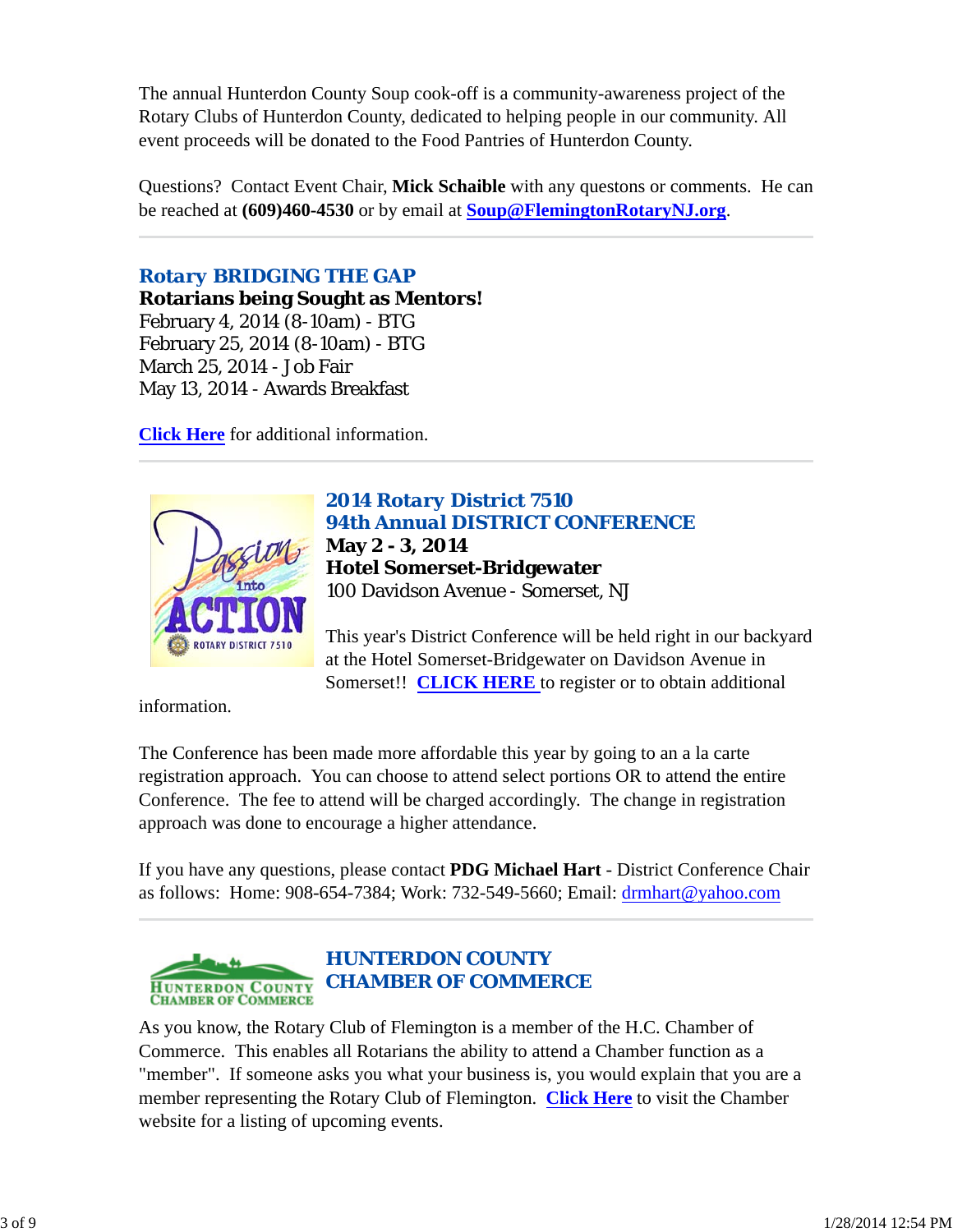# *ROTARY DISTRICT 7510 NEWS*

**Click Here** to read the current news from our Rotary District 7510.

#### *SPEAKERS & PROGRAMS BEING SOUGHT*

We are always seeking new or creative ideas for upcoming meeting programs and speakers. If you have any leads, please pass them onto Mick Schaible. **Click here** to generate an email directly to Mick.

## *UPCOMING DATES TO NOTE*

**Summary of Upcoming Club Meeting Programs:**

Wed, 1/08: **OFFSITE** Meeting at **Blue Fish Grill** - 50 Mine Street Wed, 1/15: **OFFSITE** Meeting at the **Hunterdon Medical Center** Wed, 1/22: **OFFSITE** Meeting at **Bistro 161** - 161 Main Street

Wed, 1/29: **OFFSITE** Meeting at **Gallo Rosso Ristorante** - 100 Reaville Ave

**Next RCOF Board Meeting**: Thurs, 2/6/2014 at 6:00 PM (usually the 1<sup>st</sup> Thursday). **Next Membership Meeting**: Wed, 2/12/2014 at 1:30 PM (usually the 2<sup>nd</sup> Wednesday).

#### **Upcoming RCOF Club Events, Fundraisers, Fellowship Events, Etc**.:

Mon, 2/24: Hunterdon Rotary Soup Cook-Off Sun, TBD: Rotary Bark in the Park Dog Walk Sat, 6/7: Pedals for Progress Bicycle, Sewing Machine & Sports Gear Collection

#### **Rotary District 7510 Events & Functions:**

Wed, 2/5: PETS 1 - Hotel Somerset-Bridgewater (6:30pm) Fri, 3/21: PETS 2 - Marriot Hotel, Whippany, NJ (6:00pm) May 17: World Peace Day May 2-3: **District Conference** Wed,  $5/14$ : District Assembly - Hotel Somerset-Bridgewater (2:30pm to 8:30pm) May 30 - June 1: RYLA, 4-Way Test Speech Contest, Rotaract, Interact & Early Act.

#### *COMMITTEE LIST:*

**Click Here** to download the listing of all current Club Committee's and its members.

#### *"MEMBERS ONLY" WEBSITE:*

#### **Click Here for the Members Only section of the website to find:**

- 1) The "Membership Proposal Form" to propose a new member.
- 2) New Member Information.
- 3) An Online Copy of the Club Membership Directory.
- 4) A Link to All Photos Albums of the Club.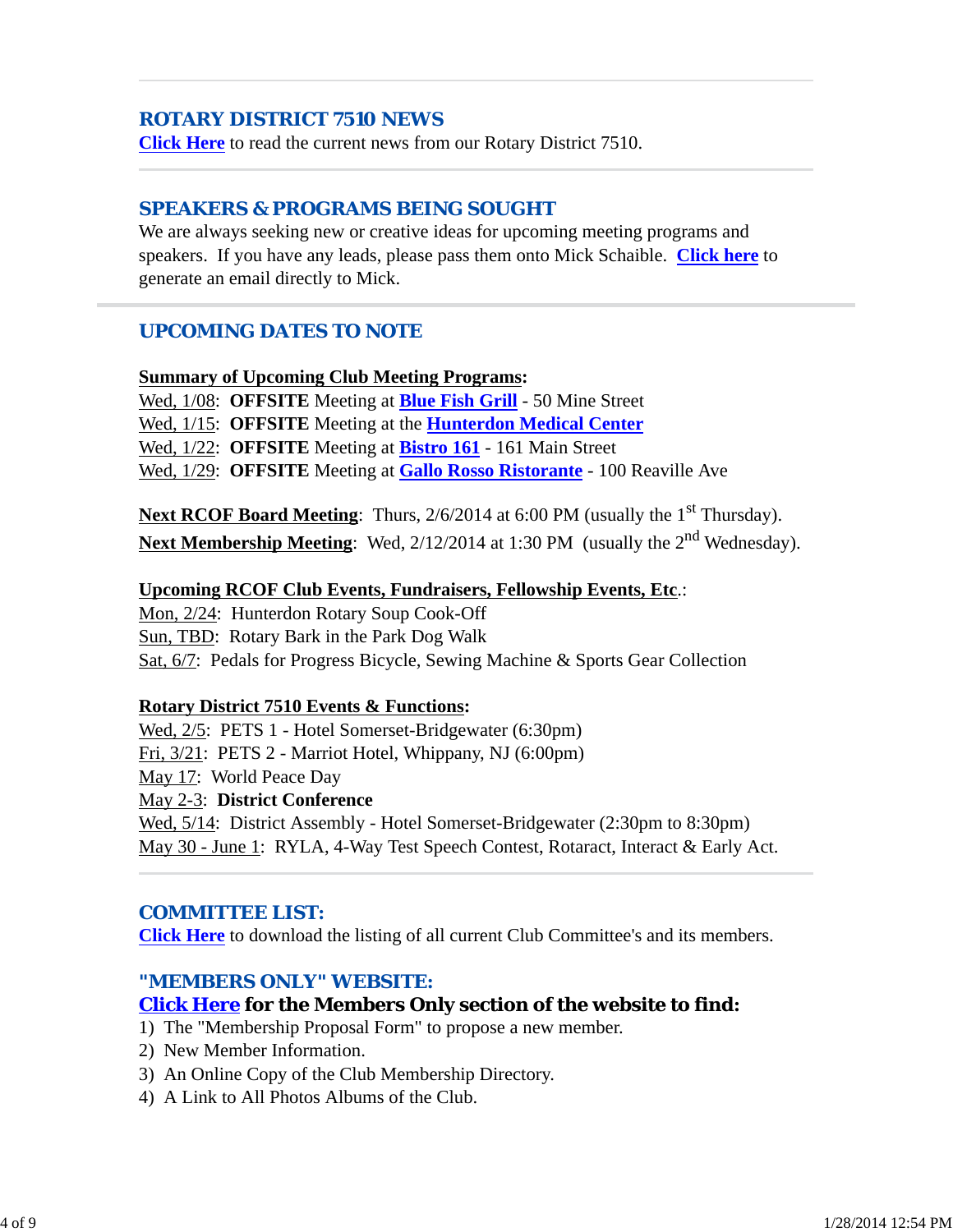## *ROTARY WEBSITE LINKS:*

Rotary International: **www.Rotary.org** Rotary District 7510: **www.RotaryNJ.org**

## *NEARBY ROTARY CLUB MEETINGS:*

As A Rotarian, you are Welcome to attend a Rotary Club meeting anywhere in the world. Click here for the Rotary Club Locator App. Or see below for some local meetings:

#### Mondays

**Lambertville/New Hope** (6:30 pm) - Lambertville Station Restaurant; 11 Bridge Street, Lambertville NJ 08530

**Piscataway** (12:15 pm) - Radisson Hotel; 21 Kingsbridge Road, Piscataway, NJ 08854

#### Tuesdays

**Whitehouse** (12:15 pm) - Max's 22; 456 Route 22 West, Whitehouse Station, NJ 08889 **Princeton** (12:15 pm) - The Nassau Club; 6 Mercer Street, Princeton, NJ 08540 **Bridgewater-Bound Brook** (12:15 pm) - Arbor Glenn; 100 Monroe St, Bridgewater 08807

#### Wednesdays

**Branchburg Township** (7:30 am): Stoney Brook Grille; 1285 Route 28, North Branch, NJ 08876

**Flemington** (12:15pm): Copper Hill Country Club; 100 Copper Hill Road, Ringoes, NJ 08851

**Hillsborough Township** (6:15 pm): Pheasant's Landing; 311 Amwell Road (Rt. 514), Hillsborough, NJ 08844

#### Thursdays

**Clinton Sunrise** (7:30 am): Clinton Fire Department; New Street, Clinton, NJ 08809 **Somerville/Bridgewater** (12:15 pm): Bridgewater Manor; 1251 US Highway 202/206, Bridgewater, NJ 08807

**Trenton** (12:15 pm): Freddie's Tavern; 12 Railroad Avenue, West Trenton, NJ 08628

#### Fridays

**North Hunterdon** (12:15 pm): Beaver Brook County Club; 25 County Club Drive, Annandale, NJ 08801

**Princeton Corridor** (12:15pm): Hyatt Regency; 102 Carnegie Center, Rt. 1 North, Princeton, NJ 08540

eClub

**Rotary eClub of Hunterdon Horizon**: View website for meetings or online makeups.

RI President's Call for Action in **2013-2014**: **"Engage Rotary, Change Lives"**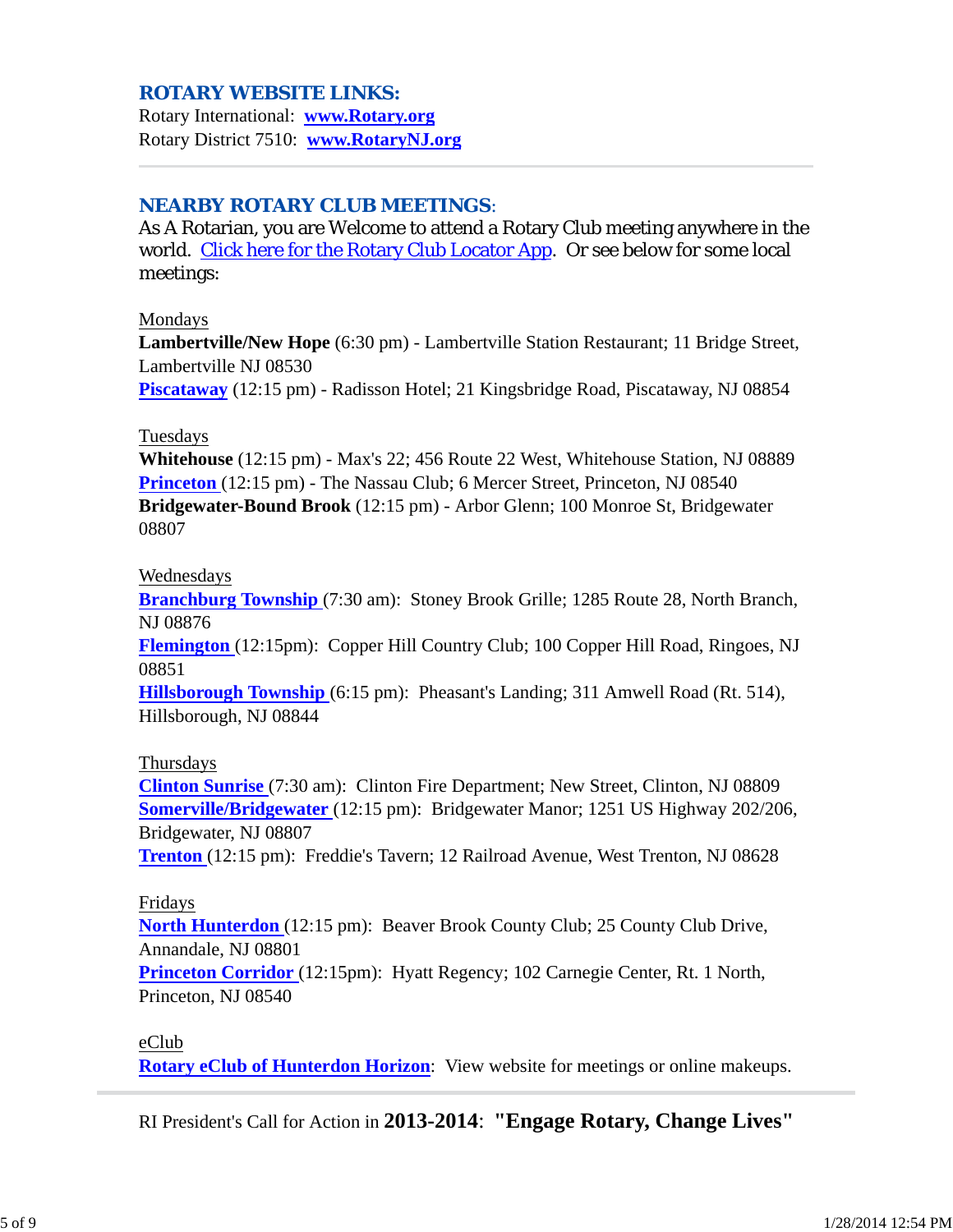# **Rotary Club of Flemington - Our 90th Year**

Founded October 3, 1923 \* Charter #1529 \* District 7510

| President                                                           | <b>Ira Liebross</b>                            |  |  |  |
|---------------------------------------------------------------------|------------------------------------------------|--|--|--|
| President-Elect                                                     | <b>Lynn Hyman</b>                              |  |  |  |
| Secretary                                                           | <b>Michele Kavanagh</b>                        |  |  |  |
| Treasurer, General                                                  | <b>Bob Newland</b>                             |  |  |  |
| Treasurer, Lunch                                                    | D.J. Wright                                    |  |  |  |
| <b>Board Members</b>                                                | <b>Karen Widico</b> (immediate past president) |  |  |  |
|                                                                     | <b>Jim Davidson</b>                            |  |  |  |
|                                                                     | <b>Nancy Kahl</b>                              |  |  |  |
|                                                                     | <b>Mick Schaible</b>                           |  |  |  |
|                                                                     | <b>Chris Venditti</b>                          |  |  |  |
| Sergeant-at-Arms                                                    | <b>Tom Fisher</b>                              |  |  |  |
| <b>RI</b> President                                                 | Ron D. Burton (Norman, Oklahoma, USA)          |  |  |  |
| District Governor (DG)                                              | Tulsi R. Maharjan (Branchburg, NJ)             |  |  |  |
| District Governor Elect (DGE)                                       | Melvin I. Kevoe "Mel" (Springfield, NJ)        |  |  |  |
| District Governor Nomimee (DGE)                                     | Hal Daume (Berkeley Heights, NJ)               |  |  |  |
| <b>Assistant District Governor (ADG)</b>                            | Michael Toscani (Lambertville-New Hope, PA)    |  |  |  |
| <b>Club Meetings:</b> Wednesday, 12:15 pm, Copper Hill Country Club |                                                |  |  |  |
| 100 Copper Hill Road, Ringoes 08551                                 |                                                |  |  |  |



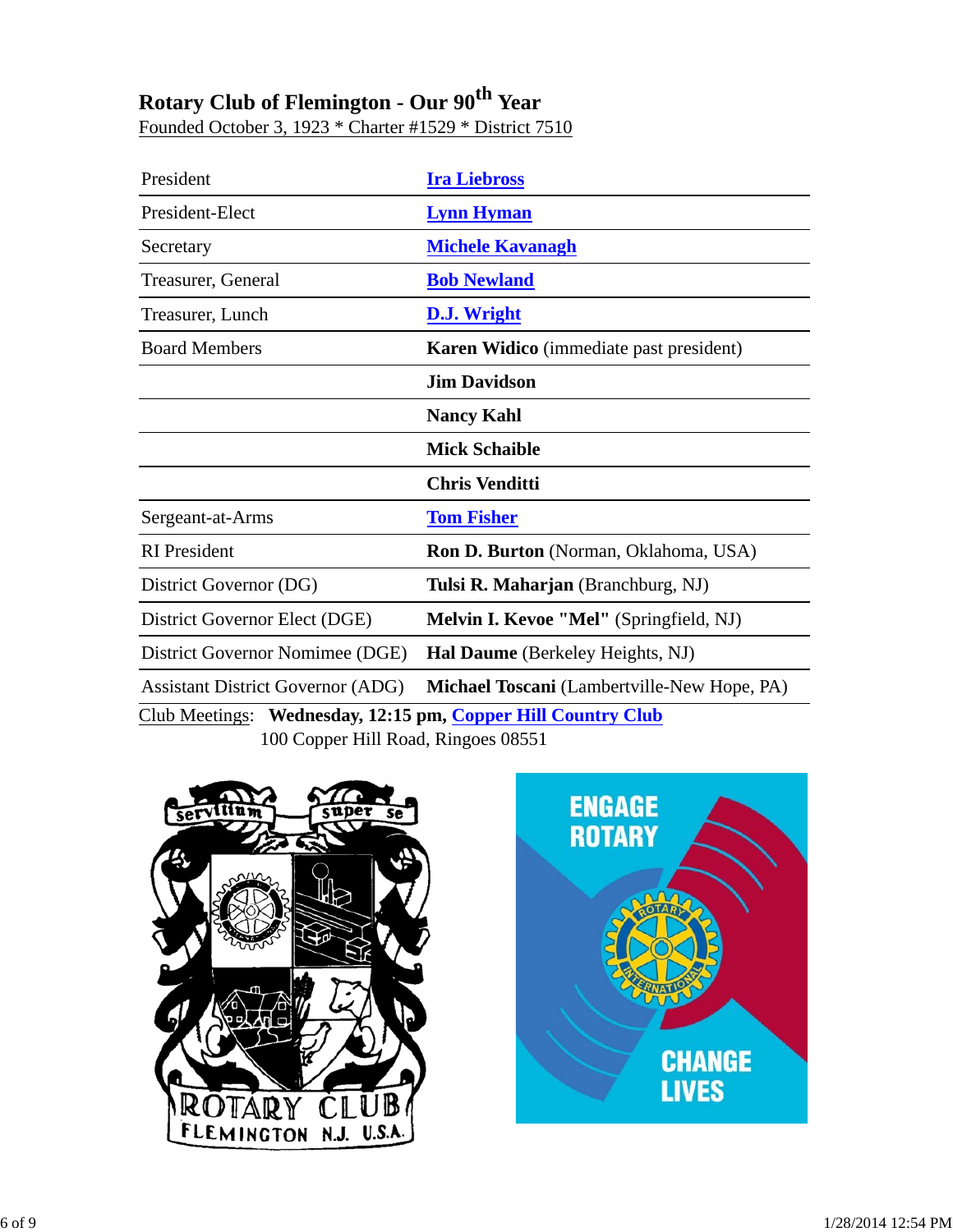# LELEMINGTON N.J. U.S.A.J

*MISSION STATEMENT*: The mission of Rotary International is to assist and guide Rotarians and Rotary clubs to accomplish the Object of Rotary to ensure Rotary's continuing relevance and to help build a better world, emphasizing service activities by individuals and groups that enhance the quality of life and human dignity, encouraging high ethical standards, and creating greater understanding among all people to advance the search for peace in the world.

*THE OBJECT OF ROTARY*: The object of Rotary is to encourage and foster the ideal of service as a basis of worthy enterprise and, in particular, to encourage and foster:

**1st**: The development of acquaintance as an opportunity for service;

**2nd**: High ethical standards in business and professions, the recognition of the worthiness of all useful occupations, and the dignifying of each Rotarian's occupation as an opportunity to serve society;

**3<sup>rd</sup>**: The application of the ideal of service in each Rotarian's personal, business and community life;

**4th**: The advancement of international understanding, goodwill, and peace through a world fellowship of business and professional persons united in the ideal of service.

**THE 4-WAY TEST:** "Of the things we think, say or do:

- **1st**: Is it the Truth?
- 2<sup>nd</sup>: Is it Fair to all concerned?
- **3<sup>rd</sup>:** Will it build goodwill and better friendships?
- **4th**: Will it be beneficial to all concerned?"

# *ROTARY's AVENUE'S OF SERVICE*:

**1)** Through **Club Service**, we have fun, build lasting friendships, and make sure that our club runs well.

**2)** Through **Vocational Service**, we volunteer our professional skills to serve others and promote integrity in everything we do.

**3)** Through **Community Service**, we address local needs and work with our community to bring lasting improvements.

**4)** Through **International Service**, we meet humanitarian needs around the globe and promote world understanding and peace.

**5)** Through **Youth Service**, we work with young people to help them become the next generation of leaders, visionaries, and peacemakers.

# **2013-2014 CLUB MEMBER ROSTER Rotary Club of Flemington, NJ**

Current Number of Members: 46

| <b>Rotarian</b> | <b>Member Since</b> | <b>Classification</b> |
|-----------------|---------------------|-----------------------|
|                 |                     |                       |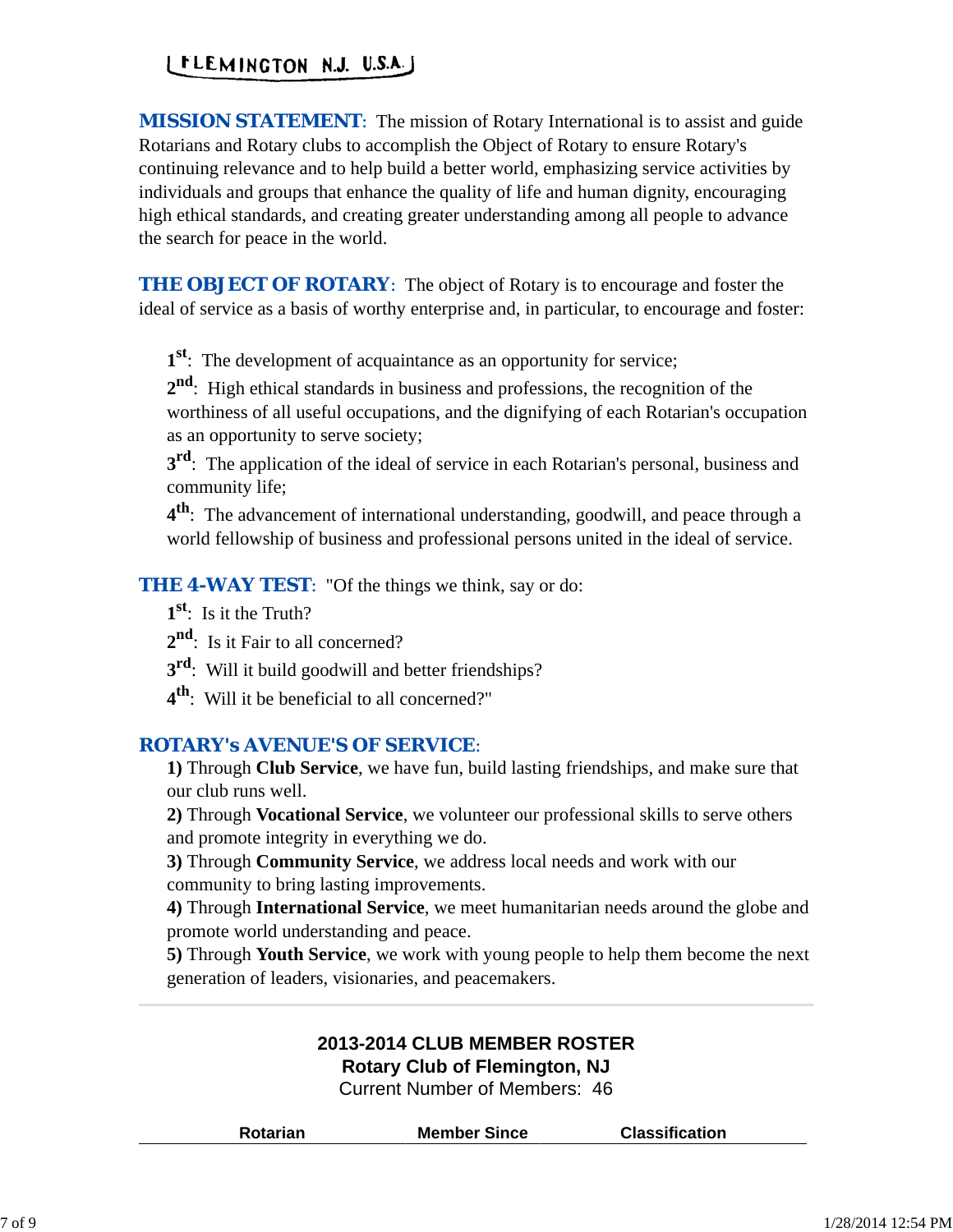| Black, Bruce B.                   | 2007 | <b>Health and Fitness</b>       |  |
|-----------------------------------|------|---------------------------------|--|
| Bohler, Herbert C. (Herb)         | 1977 | <b>Specialty Advertising</b>    |  |
| Chittenden, Robert L. (Bob)       | 2003 | M.E.F.P. Consulting Engineering |  |
| Clark, Arthur L. (Sandy)          | 1987 | Printing                        |  |
| Copeland, Harrie E. III           | 1976 | Auctioneering/Banking           |  |
| Davidson, James G. (Jim)          | 2002 | <b>Rubber Products</b>          |  |
| Ferrari, Frederick J. (Fred)      | 1964 | Orthodontia                     |  |
| Fisher, Charles H. (Charlie)      | 1961 | <b>Funeral Services</b>         |  |
| Fisher, Thomas H. (Tom)           | 2012 | Property & Casualty Insurance   |  |
| Harrison, Jeffrey (Jeff)          | 1996 | Psychotherapy                   |  |
| Hennessy, Jr., Richard (Rich)     | 2010 | <b>Financial Advisor</b>        |  |
| Hyman, Lynn                       | 2010 | <b>Retail Banking</b>           |  |
| Kahl, Nancy                       | 2012 | Massage Therapy                 |  |
| Kamnitsis, Christopher P. (Chris) | 2001 | <b>Financial Planning</b>       |  |
| Kavanagh, Michele                 | 2013 | <b>Community Banking</b>        |  |
| Liebross, Ira                     | 1997 | <b>Family Medicine</b>          |  |
| Loew, Darren                      | 2002 | Orthodontics                    |  |
| Martin, Teresa (Terry)            | 1993 | Solid Waste/Recycling           |  |
| Mazujian, Harry                   | 2004 | Clergy                          |  |
| McWilliams, Nancy                 | 1992 | Psychotherapy                   |  |
| Metz, Kim                         | 2007 | <b>Technical Education</b>      |  |
| Muller, George D.                 | 1964 | <b>Cut Glass Manufacturing</b>  |  |
| Nastasi, William (Bill)           | 1996 | <b>General Contracting</b>      |  |
| Newland, Robert D. (Bob)          | 1998 | Insurance                       |  |
| Ownes, Terry M.                   | 1987 | <b>Floor Covering</b>           |  |
| Parente, Steven (Steve)           | 2005 | Classification                  |  |
| Phelan, Christopher J. (Chris)    | 2009 | <b>Chamber Of Commerce</b>      |  |
| Randolph, R. Wayne                | 1982 | Veterinary Medicine             |  |
| Reinbacher, Otto A.               | 1997 | Clergy                          |  |
| Rogow, Stephen S. (Steve)         | 1973 | Orthodontics                    |  |
| Schaible, R. Michael (Mick)       | 1998 | <b>Appraisal Services</b>       |  |
| Skowronek, Kenneth J. (Ken)       | 1994 | <b>Family Law</b>               |  |
| Sollner, Richard F. (Dick)        | 1962 | Air Transportation              |  |
| Stothoff, Richard H. (Dick)       | 1966 | <b>Sanitary Engineering</b>     |  |
| Stout, Deborah (Debbie)           | 2013 | <b>Retail Banking</b>           |  |
| Thatcher, Thomas P. (Tom)         | 2006 | <b>Professional Planning</b>    |  |
| Venditti, Christopher C. (Chris)  | 2009 | <b>Automotive Distribution</b>  |  |
| Weinstein, Theodore H. (Ted)      | 1994 | <b>Pulmonary Medicine</b>       |  |
| Widico, Karen A.                  | 1997 | <b>Public Health Services</b>   |  |
| Williams, Gwen                    | 1991 | Purchasing/Manufacturing        |  |
| Wise, Robert (Bob)                | 1992 | <b>Hospital Administration</b>  |  |
| Woske, Harry                      | 1977 | Cardiology                      |  |
| Wright, Daniel J. (D.J.)          | 2003 | <b>Funeral Services</b>         |  |
| Zanetti, Edward G. (Ed)           | 1971 | Plumbing & Heating              |  |
| Ziegler, Joseph E. (Joe)          | 1988 | <b>Investment Advisor</b>       |  |
| Zullo, John J. (Johnnie)          | 1987 | <b>Chemical Engineering</b>     |  |
|                                   |      |                                 |  |